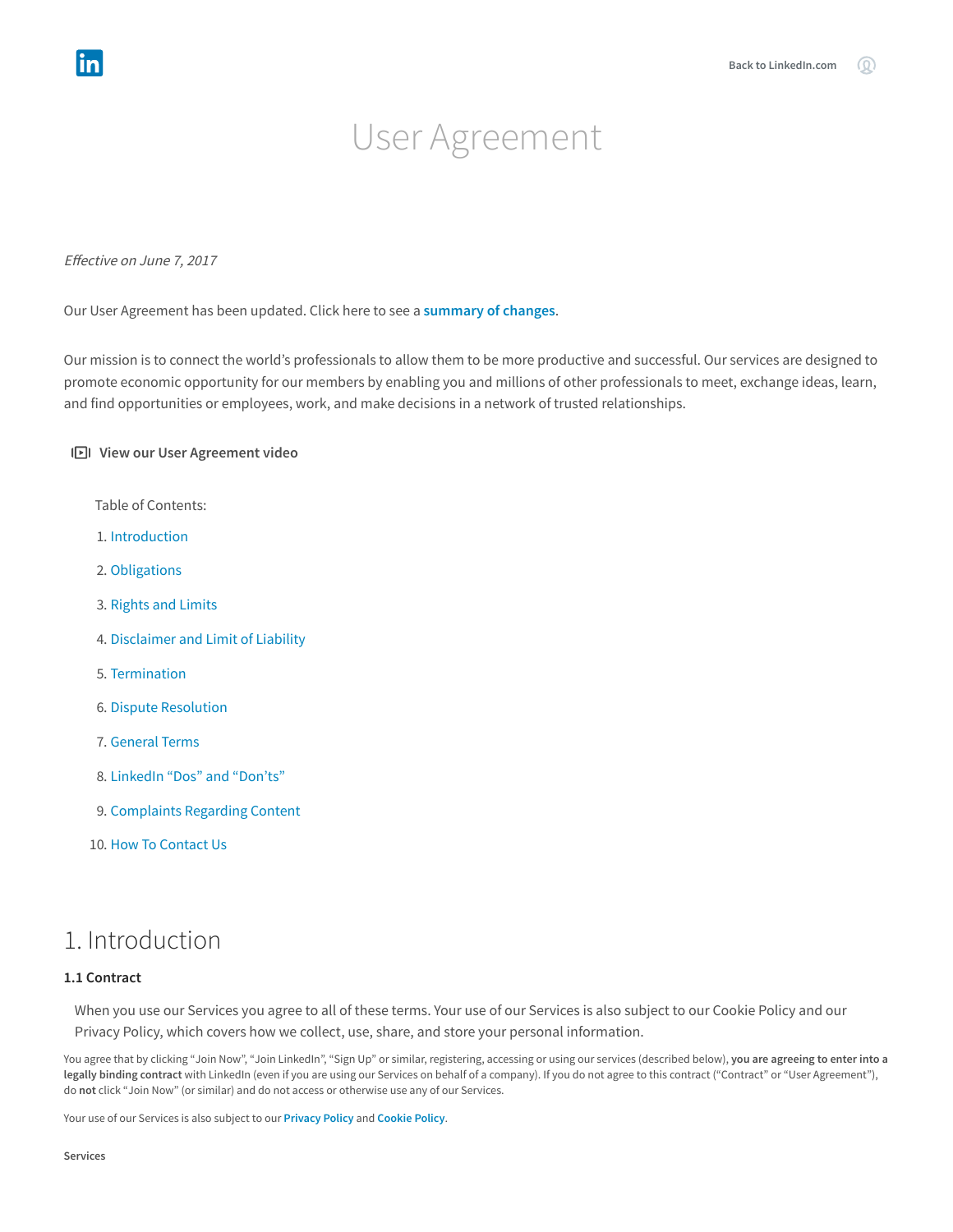

and "Share with LinkedIn" plugins. Registered users of our Services are "Members" and unregistered users are "Visitors". This Contract applies to both.

#### LinkedIn

You are entering into this Contract with LinkedIn (also referred to as "we" and "us"). If you reside in the United States, you are entering into this Contract with LinkedIn Corporation and your personal data provided to, or collected by or for, our Services is controlled by LinkedIn Corporation. If you reside outside the United States, you are entering into this Contract with LinkedIn Ireland U.C. and your personal data provided to, or collected by or for, our Services is controlled by LinkedIn Ireland U.C.

### 1.2 Members and Visitors

When you register and join the LinkedIn Service, you become a Member. If you have chosen not to register for our Services, you may access certain features as a visitor.

### 1.3 Change

We may modify this Contract, our Privacy Policy and our Cookies Policies from time to time. If we make material changes to it, we will provide you notice through our Services, or by other means, to provide you the [opportunity](https://linkedin.com/help/linkedin/answer/63?lang=en) to review the changes before they become effective. If you object to any changes, you may close your account. Your continued use of our Services after we publish or send a notice about our changes to these terms means that you are consenting to the updated terms.

# <span id="page-1-0"></span>2. Obligations

### 2.1 Service Eligibility

Here are some promises you make to us in this Contract:

You're eligible to enter into this Contract and you are at least our "Minimum Age."

The Services are not for use by anyone under the age of 16.

To use the Services, you agree that: (1) you must be the "Minimum Age" (described below) or older; (2) you will only have one LinkedIn account (and/or one SlideShare account, if applicable), which must be in your real name; and (3) you are not already restricted by LinkedIn from using the Services.

Members who were below this new Minimum Age when they started using the Services under a previous User Agreement may continue to use them, as they have already reached the new Minimum Age since then or will reach it in the near future.

"Minimum Age" means 16 years old. However, if law requires that you must be older in order for LinkedIn to lawfully provide the Services to you without parental consent (including using of your personal data) then the Minimum Age is such older age.

#### 2.2 Your Account

You'll keep your password a secret.

You will not share an account with anyone else and will follow our rules and the law.

Members are account holders. You agree to: (1) try to choose a strong and secure password; (2) keep your password secure and confidential; (3) not transfer any part of your account (e.g., connections) and (4) follow the law and our list of Dos and Don'ts. You are responsible for anything that happens through your account unless you close it or report misuse.

As between you and others (including your employer), your account belongs to you. However, if the Services were purchased by another party for you to use (e.g. Recruiter seat bought by your employer), the party paying for such Service has the right to control access to and get reports on your use of such paid Service; however, they do not have rights to your personal account.

#### 2.3 Payment

You'll honor your payment obligations and you are okay with us storing your payment information. You understand that there may be fees and taxes that are added to our prices.

We don't guarantee refunds.

If you buy any of our paid Services ("Premium Services"), you agree to pay us the applicable fees and taxes and to [additional](https://www.linkedin.com/legal/pop/terms-for-paid-services) terms specific to the paid Services. Failure to pay these fees will result in the termination of your paid Services. Also, you agree that:

- Your purchase may be subject to foreign exchange fees or differences in prices based on location (e.g. exchange rates).
- We may store and continue billing your payment method (e.g. credit card) even after it has expired, to avoid interruptions in your Services and to use to pay other Services you may buy.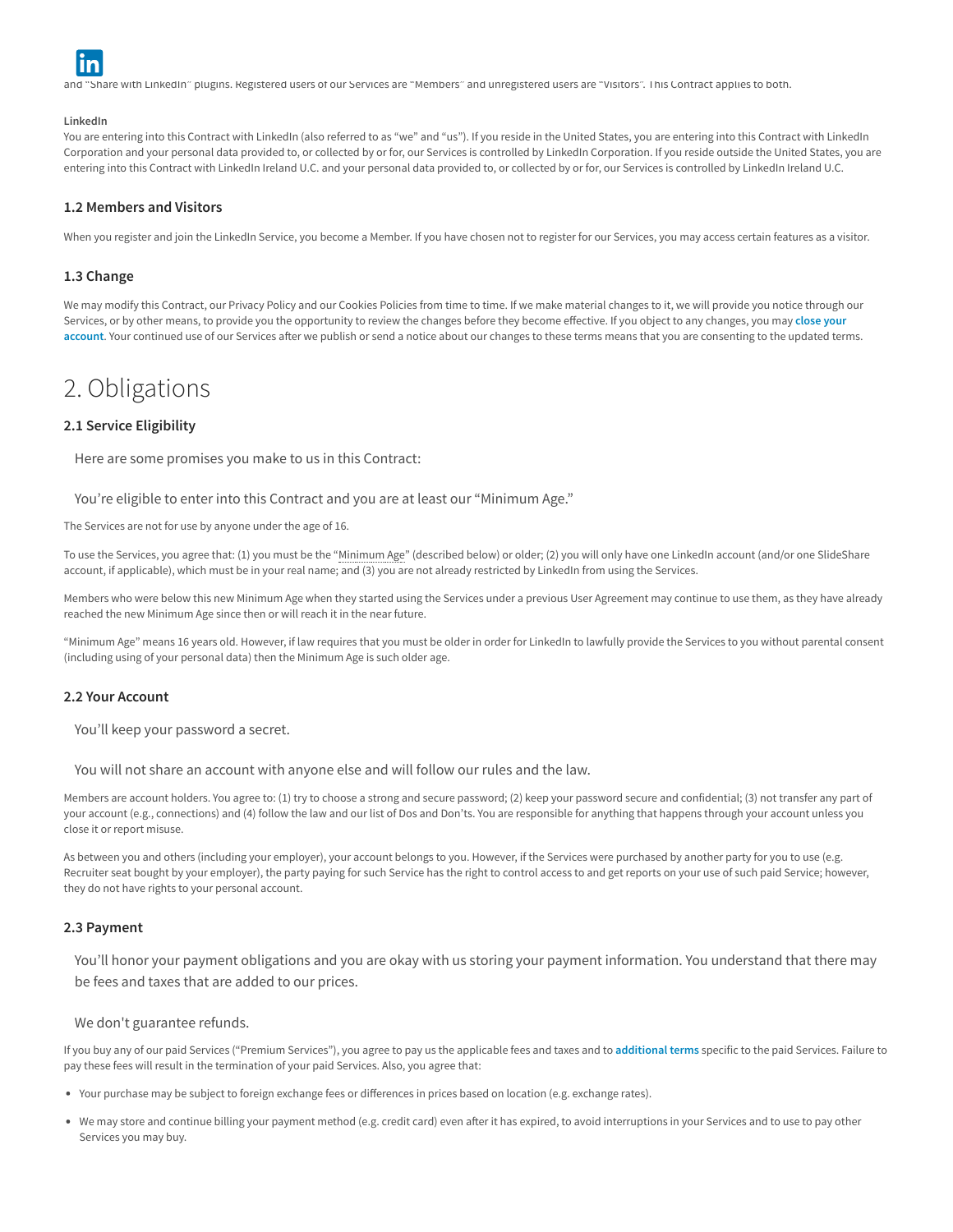- All of your purchases of Services are subject to LinkedIn's refund policy.
- We may calculate taxes payable by you based on the billing information that you provide us at the time of purchase.

You can get a copy of your invoice through your LinkedIn account settings under "[Purchase](https://www.linkedin.com/mnyfe/secure/purchasehistoryv4) History".

#### 2.4 Notices and Service Messages

You're okay with us providing notices to you through our websites, apps, and contact information your provided to us. If the contact information you provide is out of date, you may miss out on important notices.

You agree that we will provide notices to you in the following ways: (1) a notice within the Service, or (2) a message sent to the contact information you provided us (e.g., email, mobile number, physical address). You agree to keep your contact [information](https://linkedin.com/help/linkedin/answer/34987?lang=en) up to date.

Please review your settings to [control](https://linkedin.com/help/linkedin/answer/67?lang=en) and limit the messages you receive from us.

### 2.5 Sharing

When you share information, others can see, copy and use that information.

Our Services allow messaging and sharing of information in many ways, such as your profile, slide deck, links to news articles, job postings, InMails and blogs. Information and content that you share or post may be seen by other Members or Visitors. Where we have made settings available, we will honor the choices you make about who can see content or information (e.g., message content to your addressees, sharing content only to LinkedIn connections, restricting your profile visibility from search engines, or opting not to notify others of your LinkedIn profile update). For job searching activities, we default to not notifying your connections network or the public. So if you apply for a job through our Service or opt to signal that you are interested in a job, our default is to share it only with the job poster.

<span id="page-2-0"></span>We are not obligated to publish any information or content on our Service and can remove it in our sole discretion, with or without notice.

# 3. Rights and Limits

### 3.1. Your License to LinkedIn

You own all of the content, feedback, and personal information you provide to us, but you also grant us a non-exclusive license to it.

We'll honor the choices you make about who gets to see your information and content

You promise to only provide information and content that you have the right to share, and that your LinkedIn profile will be truthful.

As between you and LinkedIn, you own the content and information that you submit or post to the Services and you are only granting LinkedIn and our affiliates the following non-exclusive license: A worldwide, transferable and sublicensable right to use, copy, modify, distribute, publish, and process, information and content that you provide through our Services, without any further consent, notice and/or compensation to you or others. These rights are limited in the following ways:

- 1. You can end this license for specific content by deleting such content from the Services, or generally by closing your account, except (a) to the extent you shared it with others as part of the Service and they copied, re-shared it or stored it and (b) for the reasonable time it takes to remove from backup and other systems.
- 2. We will not include your content in advertisements for the products and services of third parties to others without your separate consent (including sponsored content). However, we have the right, without payment to you or others, to serve ads near your content and information, and your social actions on sponsored content and company pages may be visible, as noted in the Privacy Policy.
- 3. We will get your consent if we want to give third parties the right to publish your posts beyond the Service. However, other Members and/or Visitors may access and share your content and information, consistent with your choices.
- 4. While we may edit and make formatting changes to your content (such as translating it, modifying the size, layout or file type or removing metadata), we will not modify the meaning of your expression.
- 5. Because you own your content and information and we only have non-exclusive rights to it, you may choose to make it available to others, including under the terms of a Creative [Commons](https://creativecommons.org/choose/) license.

You agree that we may access, store and use any information that you provide in accordance with the terms of the Privacy Policy and your choices (including settings).

By submitting suggestions or other feedback regarding our Services to LinkedIn, you agree that LinkedIn can use and share (but does not have to) such feedback for any purpose without compensation to you.

You agree to only provide content or information that does not violate the law nor anyone's rights (including intellectual property rights). You also agree that your profile information will be truthful. LinkedIn may be required by law to remove certain information or content in certain countries.

#### 3.2 Service Availability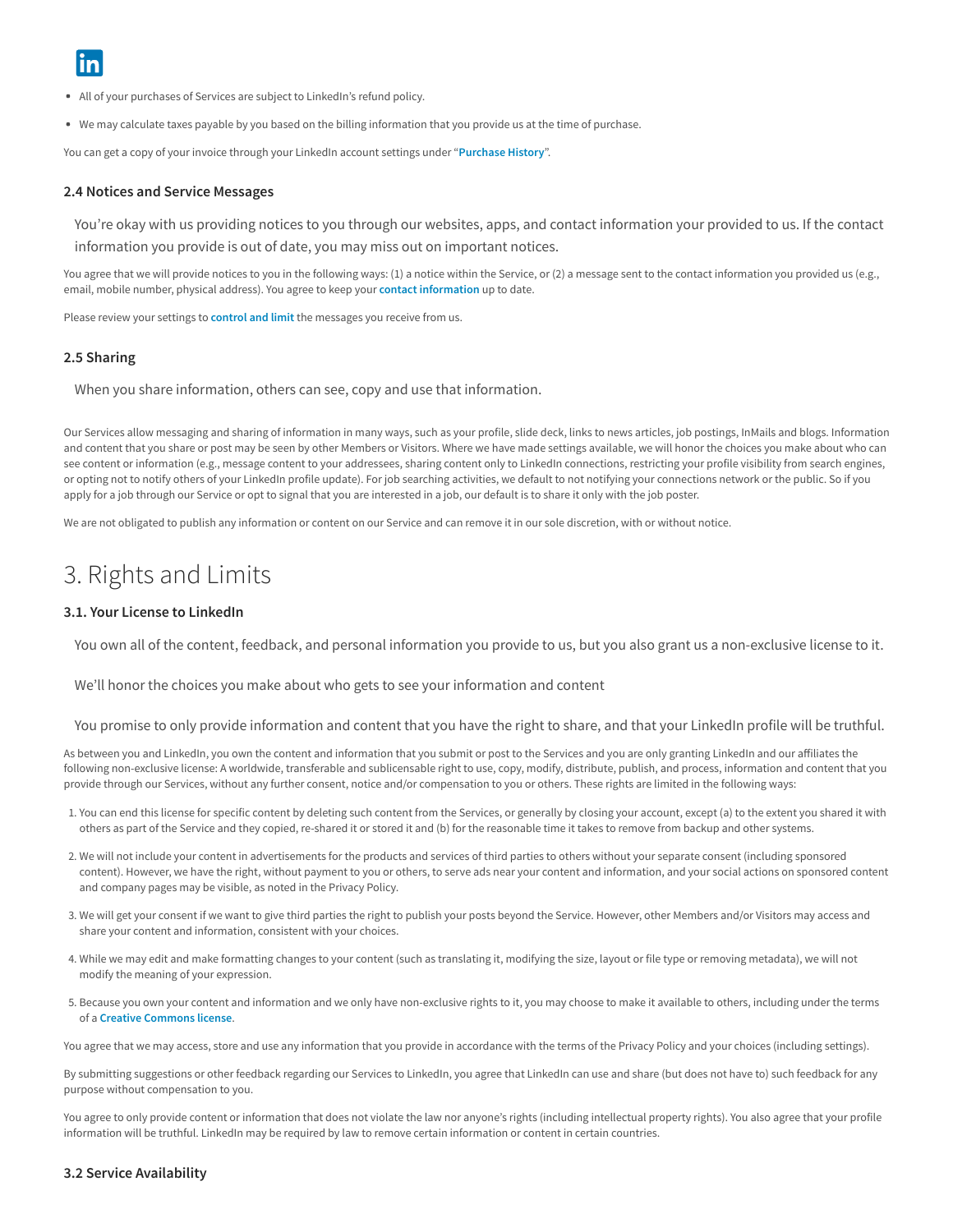$\mathbf{m}$  may change any Service, or change and modify prices prices prices prospectively in our discretion. To the extent allowed any  $\mathbf{m}$ 

under law, these changes may be effective upon notice provided to you.

We may change or discontinue any of our Services. We don't promise to store or keep showing any information and content that you've posted.

LinkedIn is not a storage service. You agree that we have no obligation to store, maintain or provide you a copy of any content or information that you or others provide, except to the extent required by applicable law and as noted in our Privacy Policy.

#### 3.3 Other Content, Sites and Apps

Your use of others' content and information posted on our Services, is at your own risk.

Others may offer their own products and services through LinkedIn, and we aren't responsible for those third-party activities.

By using the Services, you may encounter content or information that might be inaccurate, incomplete, delayed, misleading, illegal, offensive or otherwise harmful. LinkedIn generally does not review content provided by our Members or others. You agree that we are not responsible for others' (including other Members') content or information. We cannot always prevent this misuse of our services, and you agree that we are not responsible for any such misuse. You also acknowledge the risk that you or your organization may be mistakenly associated with content about others when we let connections and followers know you or your organization were mentioned in the news. You may [opt](https://www.linkedin.com/psettings/news-mention-broadcast) out of this [feature](https://linkedin.com/help/linkedin/answer/50021?lang=en).

You are responsible for deciding if you want to access or use third party apps or sites that link from our Services. If you allow a third party app or site to authenticate you or connect with your LinkedIn account, that app or site can access information on LinkedIn related to you and your connections. Third party apps and sites have their own legal terms and privacy policies, and you may be giving others permission to use your information in ways we would not. Except to the limited extent it may be required by applicable law, LinkedIn is not responsible for these other sites and apps – use these at your own risk. Please see our [Privacy](https://www.linkedin.com/legal/privacy-policy) Policy.

#### 3.4 Limits

We have the right to limit how you connect and interact on our Services.

LinkedIn reserves the right to limit your use of the Services, including the number of your connections and your ability to contact other Members. LinkedIn reserves the right to restrict, suspend, or terminate your account if LinkedIn believes that you may be in breach of this Contract or law or are misusing the Services (e.g. violating any Do and Don'ts).

#### 3.5 Intellectual Property Rights

We're providing you notice about our intellectual property rights.

LinkedIn reserves all of its intellectual property rights in the Services. Using the Services does not give you any ownership in our Services or the content or information made available through our Services. Trademarks and logos used in connection with the Services are be the trademarks of their respective owners. LinkedIn, SlideShare, and "in" logos and other LinkedIn trademarks, service marks, graphics, and logos used for our Services are trademarks or registered trademarks of LinkedIn.

# <span id="page-3-0"></span>4. Disclaimer and Limit of Liability

### 4.1 No Warranty

This is our disclaimer of legal liability for the quality, safety, or reliability of our Services.

TO THE EXTENT ALLOWED UNDER LAW, LINKEDIN AND ITS AFFILIATES (AND THOSE THAT LINKEDIN WORKS WITH TO PROVIDE THE SERVICES) (A) DISCLAIM ALL IMPLIED WARRANTIES AND REPRESENTATIONS (E.G. WARRANTIES OF MERCHANTABILITY, FITNESS FOR A PARTICULAR PURPOSE, ACCURACY OF DATA, AND NONINFRINGEMENT); (B) DO NOT GUARANTEE THAT THE SERVICES WILL FUNCTION WITHOUT INTERRUPTION OR ERRORS, AND (C) PROVIDE THE SERVICE (INCLUDING CONTENT AND INFORMATION) ON AN "AS IS" AND "AS AVAILABLE" BASIS.

SOME LAWS DO NOT ALLOW CERTAIN DISCLAIMERS, SO SOME OR ALL OF THESE DISCLAIMERS MAY NOT APPLY TO YOU.

#### 4.2 Exclusion of Liability

These are the limits of legal liability we may have to you.

TO THE EXTENT PERMITTED UNDER LAW (AND UNLESS LINKEDIN HAS ENTERED INTO A SEPARATE WRITTEN AGREEMENT THAT OVERRIDES THIS CONTRACT), LINKEDIN AND ITS AFFILIATES (AND THOSE THAT LINKEDIN WORKS WITH TO PROVIDE THE SERVICES) SHALL NOT BE LIABLE TO YOU OR OTHERS FOR ANY INDIRECT, INCIDENTAL, SPECIAL, CONSEQUENTIAL OR PUNITIVE DAMAGES, OR ANY LOSS OF DATA, OPPORTUNITIES, REPUTATION, PROFITS OR REVENUES, RELATED TO THE SERVICES (E.G. OFFENSIVE OR DEFAMATORY STATEMENTS, DOWN TIME OR LOSS, USE OF, OR CHANGES TO, YOUR INFORMATION OR CONTENT).

IN NO EVENT SHALL THE LIABILITY OF LINKEDIN AND ITS AFFILIATES (AND THOSE THAT LINKEDIN WORKS WITH TO PROVIDE THE SERVICES) EXCEED, IN THE AGGREGATE FOR ALL CLAIMS, AN AMOUNT THAT IS THE LESSER OF (A) FIVE TIMES THE MOST RECENT MONTHLY OR YEARLY FEE THAT YOU PAID FOR A PREMIUM SERVICE, IF ANY, OR (B)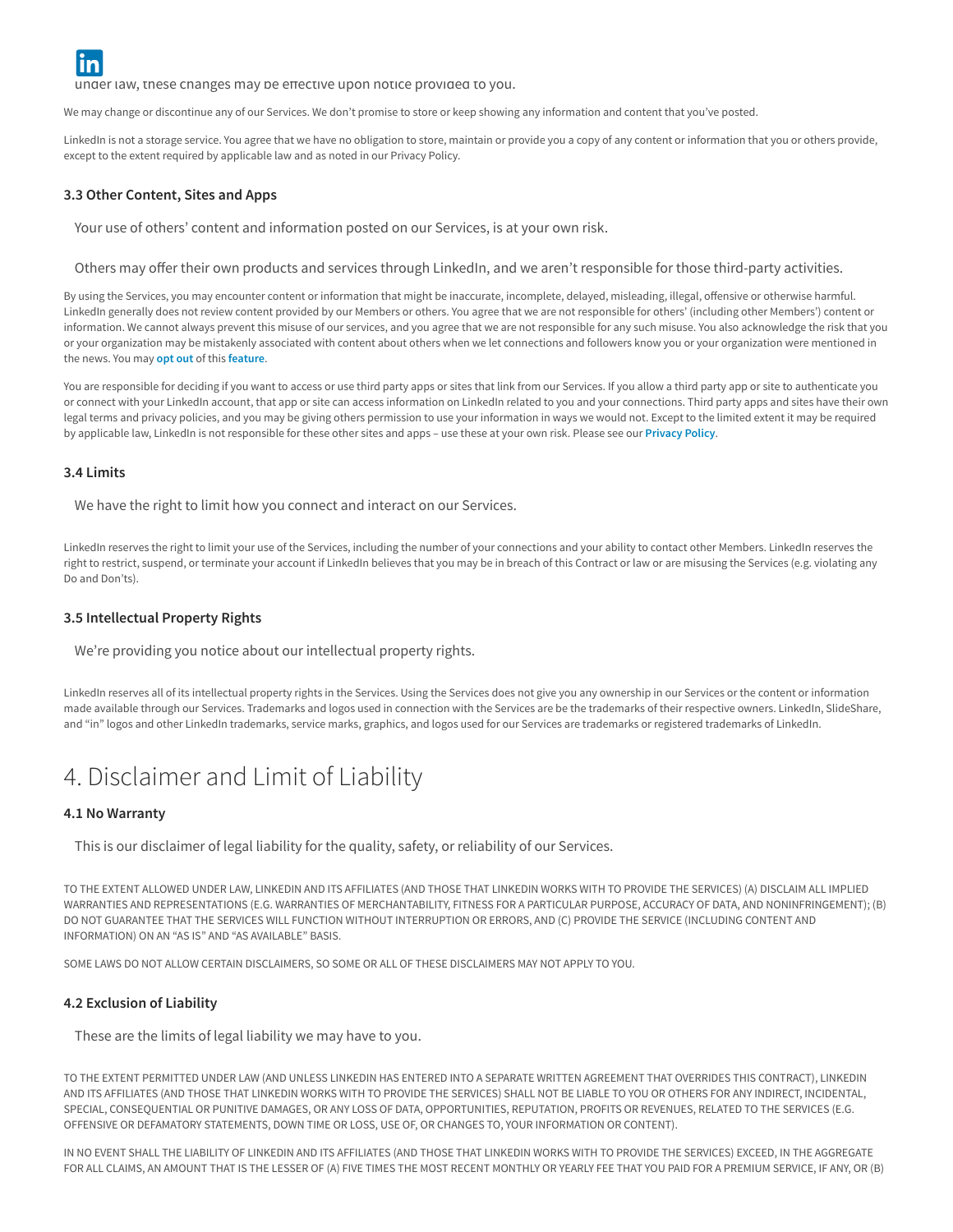

THIS LIMITATION OF LIABILITY IS PART OF THE BASIS OF THE BARGAIN BETWEEN YOU AND LINKEDIN AND SHALL APPLY TO ALL CLAIMS OF LIABILITY (E.G. WARRANTY, TORT, NEGLIGENCE, CONTRACT, LAW) AND EVEN IF LINKEDIN OR ITS AFFILIATES HAS BEEN TOLD OF THE POSSIBILITY OF ANY SUCH DAMAGE, AND EVEN IF THESE REMEDIES FAIL THEIR ESSENTIAL PURPOSE.

<span id="page-4-0"></span>SOME LAWS DO NOT ALLOW THE LIMITATION OR EXCLUSION OF LIABILITY, SO THESE LIMITS MAY NOT APPLY TO YOU.

# 5. Termination

We can each end this Contract anytime we want.

Both you and LinkedIn may terminate this Contract at any time with notice to the other. On termination, you lose the right to access or use the Services. The following shall survive termination:

- Our rights to use and disclose your feedback;
- Members and/or Visitors' rights to further re-share content and information you shared through the Service to the extent copied or re-shared prior to termination;
- Sections 4, 6 and 7 of this Contract;
- Any amounts owed by either party prior to termination remain owed after termination.

<span id="page-4-1"></span>You can visit our **Help [Center](https://linkedin.com/help/linkedin/answer/63?lang=en)** to close your account.

# 6. Dispute Resolution

In the unlikely event we end up in a legal dispute, we agree to resolve it in California courts (using California law) or Dublin, Ireland courts (using Irish law).

If you live in the European Union: You agree that the laws of Ireland, excluding conflict of laws rules, shall exclusively govern any dispute relating to this Contract and/or the Services. We both agree that all of these claims can only be litigated in Dublin, Ireland, and we each agree to personal jurisdiction of the courts located in Dublin, Ireland.

For all others, including those who live outside of the United States, you agree that the laws of the State of California, U.S.A., excluding its conflict of laws rules, shall exclusively govern any dispute relating to this Contract and/or the Services. We both agree that all of these claims can only be litigated in the federal or state courts in Santa Clara County, California, USA, and we each agree to personal jurisdiction in those courts.

# <span id="page-4-2"></span>7. General Terms

Here are some important details about how to read the Contract.

If a court with authority over this Contract finds any part of it not enforceable, you and us agree that the court should modify the terms to make that part enforceable while still achieving its intent. If the court cannot do that, you and us agree to ask the court to remove that unenforceable part and still enforce the rest of this Contract. To the extent allowed by law, the English language version of this Contract is binding and other translations are for convenience only. This Contract (including additional terms that may be provided by us when you engage with a feature of the Services) is the only agreement between us regarding the Services and supersedes all prior agreements for the Services.

If we don't act to enforce a breach of this Contract, that does not mean that LinkedIn has waived its right to enforce this Contract. You may not assign or transfer this Contract (or your membership or use of Services) to anyone without our consent. However, you agree that LinkedIn may assign this Contract to its affiliates or a party that buys it without your consent. There are no third party beneficiaries to this Contract.

We reserve the right to change the terms of this Contract and will provide you notice if we do and we agree that changes cannot be retroactive. If you don't agree to these changes, you must stop using the Services.

<span id="page-4-3"></span>You agree that the only way to provide us legal notice is at the addresses provided in Section 10.

# 8. LinkedIn "Dos" and "Don'ts"

### 8.1. Dos

You agree that you will:

- a. Comply with all applicable laws, including, without limitation, privacy laws, intellectual property laws, anti-spam laws, export control laws, tax laws, and regulatory requirements;
- b. Provide accurate information to us and keep it updated;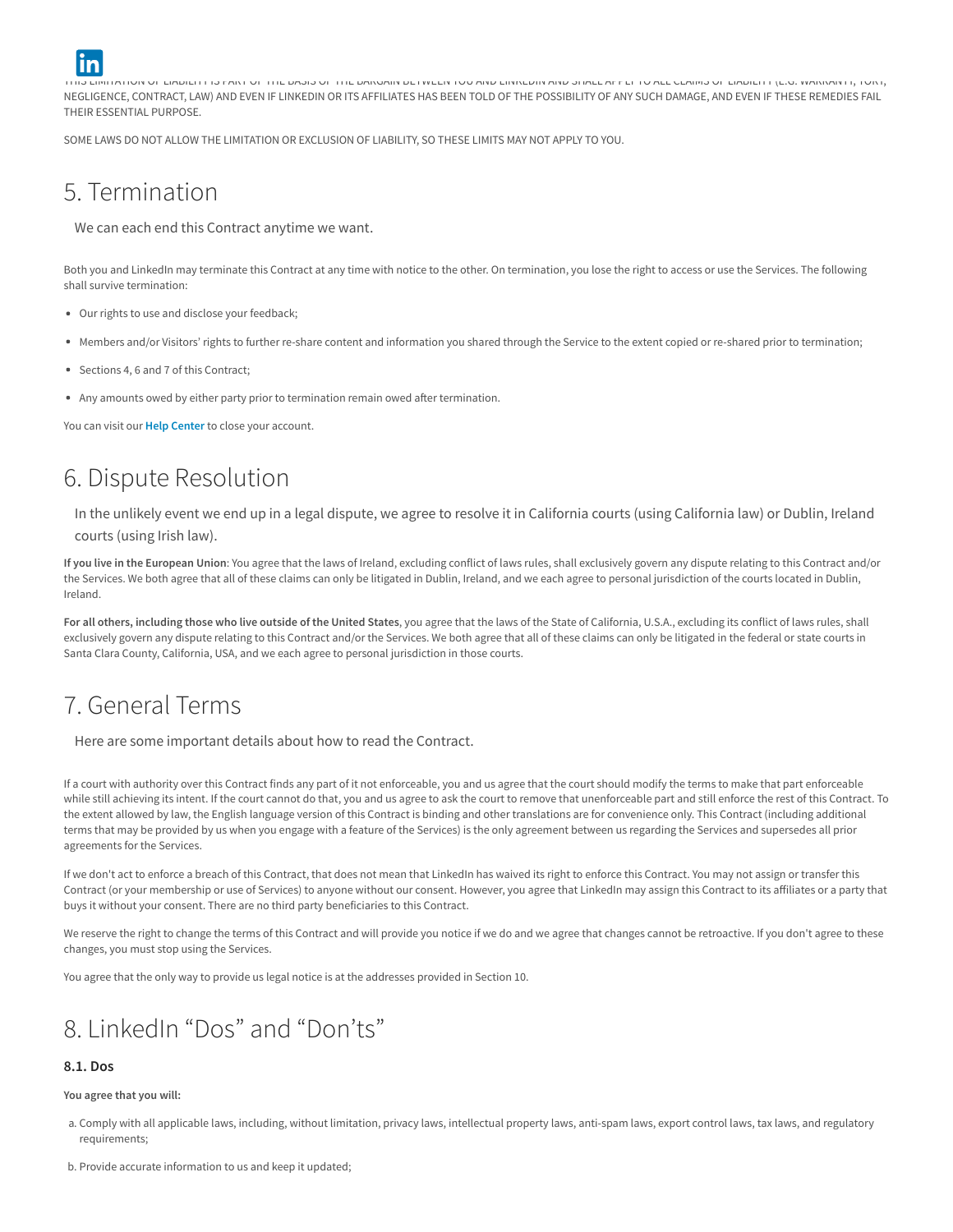d. Use the Services in a professional manner.

#### 8.2. Don'ts

You agree that you will not:

- a. Act in an unlawful or unprofessional manner in connection with our Services, including being dishonest, abusive or discriminatory;
- b. Post inaccurate, defamatory obscene, shocking, hateful, threatening or otherwise inappropriate content or airing personal grievances or disputes;
- c. Use an [image](https://linkedin.com/help/linkedin/answer/430?lang=en) that is not your likeness or a head-shot photo for your profile;
- d. Create a false identity on LinkedIn. The occasional creation of clearly fictional profiles by LinkedIn or with its express permission in connection with a promotional campaign does not waive this obligation;
- e. Misrepresent your identity (e.g. by using a pseudonym), your current or previous positions, qualifications or affiliations with a person or entity;
- f. Create a Member profile for anyone other than yourself (a real person);
- g. Invite people you do not know to join your network;
- h. Use or attempt to use another's account;
- i. Harass, abuse or harm another person;
- j. Send or post any unsolicited or unauthorized advertising, "junk mail," "spam," "chain letters," "pyramid schemes," or any form of solicitation unauthorized by LinkedIn;
- k. Develop, support or use software, devices, scripts, robots, or any other means or processes (including crawlers, browser plugins and add-ons, or any other technology or manual work) to scrape the Services or otherwise copy profiles and other data from the Services;
- l. Bypass or circumvent any access controls or Service use limits (such as caps on keyword searches);
- m. Copy, use, disclose or distribute any information obtained from the Services, whether directly or through third parties (such as search engines), without the consent of LinkedIn;
- n. Solicit email addresses or other personal information from Members you don't know, without authorization.
- o. Use, disclose or distribute any data obtained in violation of this policy;
- p. Disclose information that you do not have the consent to disclose (such as confidential information of others (including your employer));
- q. Violate the intellectual property rights of others, including copyrights, patents, trademarks, trade secrets, or other proprietary rights. For example, do not copy or distribute (except through the available sharing functionality) the posts or other content of others without their permission, which they may give by posting under a Creative Commons license;
- r. Violate the intellectual property or other rights of LinkedIn, including, without limitation, (i) copying or distributing our learning videos or other materials or (ii) copying or distributing our technology, unless it is released under open source licenses; (iii) using the word "LinkedIn" or our logos in any business name, email, or URL except as provided in the **Brand Guidelines:**
- s. Use LinkedIn invitations to send messages to people who don't know you or who are unlikely to recognize you as a known contact;
- t. Post anything that contains software viruses, worms, or any other harmful code;
- u. Manipulate identifiers in order to disguise the origin of any message or post transmitted through the Services.
- v. Create profiles or provide content that promotes escort services or prostitution.
- w. Create or operate a pyramid scheme, fraud or other similar practice;
- x. Reverse engineer, decompile, disassemble, decipher or otherwise attempt to derive the source code for the Services or any related technology that is not open source;
- y. Imply or state that you are affiliated with or endorsed by LinkedIn without our express consent (e.g., representing yourself as an accredited LinkedIn trainer);
- z. Rent, lease, loan, trade, sell/re-sell access to the Services or related data;
- aa. Sell, sponsor, or otherwise monetize any Service without LinkedIn's consent;
- ab. Deep-link to our Services for any purpose other than to promote your profile or a Group on our Services, without LinkedIn's consent;
- ac. Remove any copyright, trademark or other proprietary rights notices contained in or on our Service;
- ad. Remove, cover or obscure any advertisement included on the Services;
- ae. Use bots or other automated methods to access the Services, add or download contacts, send or redirect messages;
- af. Monitor the Services' availability, performance or functionality for any competitive purpose;